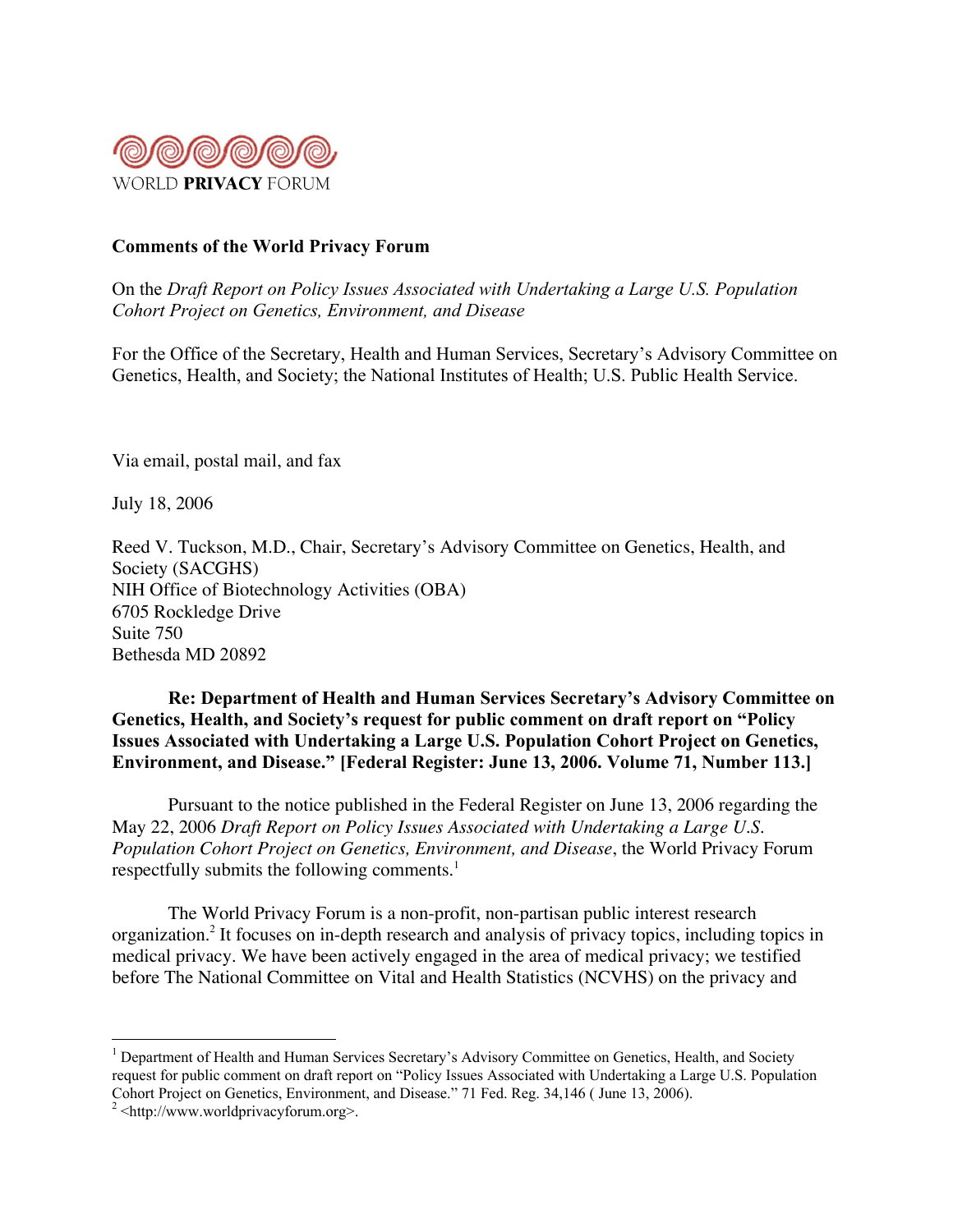confidentiality of electronic health records and the proposed National Health Information Network, and recently, we published the first major report on medical identity theft.

The May 22, 2006 draft report on *Policy Issues Associated with Undertaking a Large* U.S. Population Cohort Project on Genetics, Environment, and Disease<sup>3</sup> states in its opening paragraphs:

Large longitudinal population studies, involving the collection of data about and biological specimens from hundreds of thousands of people, offer one promising approach to learning more about the relationships among genes, the environment, and common disease. The creation of such a large database and biobank could serve as an essential research resource for hundreds, if not thousands, of research studies. For many, such a large-scale project is a logical next step following the complete sequencing of the human genome. In the United States, the National Institutes of Health (NIH) is investigating the possibility of mounting a large population cohort project.<sup>4</sup>

The draft report also notes that "the nature of the information that will be derived from it raises ethical, legal, social and public policy concerns that could be unique and/or significant, particularly in view of the number of potential participants." The World Privacy Forum agrees that substantial policy issues are raised by the prospect of a U.S. large population cohort project for the study of genetic variation and disease, and appreciates the opportunity to comment on the draft report.

The draft report appropriately raises a large number of complex scientific and policy questions associated with a large U.S. population cohort project on genes and diseases. Our comments are confined to those issues relating to privacy and policy matters associated with privacy. Specifically, our comments address the following issues: the structure of the project and the law, the need for a privacy officer, the necessity of a privacy impact assessment (PIA), third party use of project records, subject identifiability, the proposed working group, and issues relating to HIPAA.

### I. Project Structure and the Law

The draft report does not describe in any detail the organization of the research project or the relationship between the many entities that will be involved in it. This non-specific approach may be understandable at this stage, but it seems apparent that the project will necessarily involve institutions that have different roles, legal requirements, and privacy regimes.

For example, some health care providers will be suppliers of patient information. Some providers will be suppliers of patient information and researchers with respect to information about their own patients. Some entities that are health care providers in one context will only be

<sup>&</sup>lt;sup>2</sup><br>3 <sup>3</sup> Referred to as "draft report" hereafter.

<sup>4</sup> *Policy Issues Associated with Undertaking a Large U.S. Population Cohort Project on Genes, Environment, and Disease*. Public Comment Draft, May 22, 2006, around lines 41 to 47.

<sup>&</sup>lt;http://www4.od.nih.gov/oba/SACGHS/public\_comments.htm>.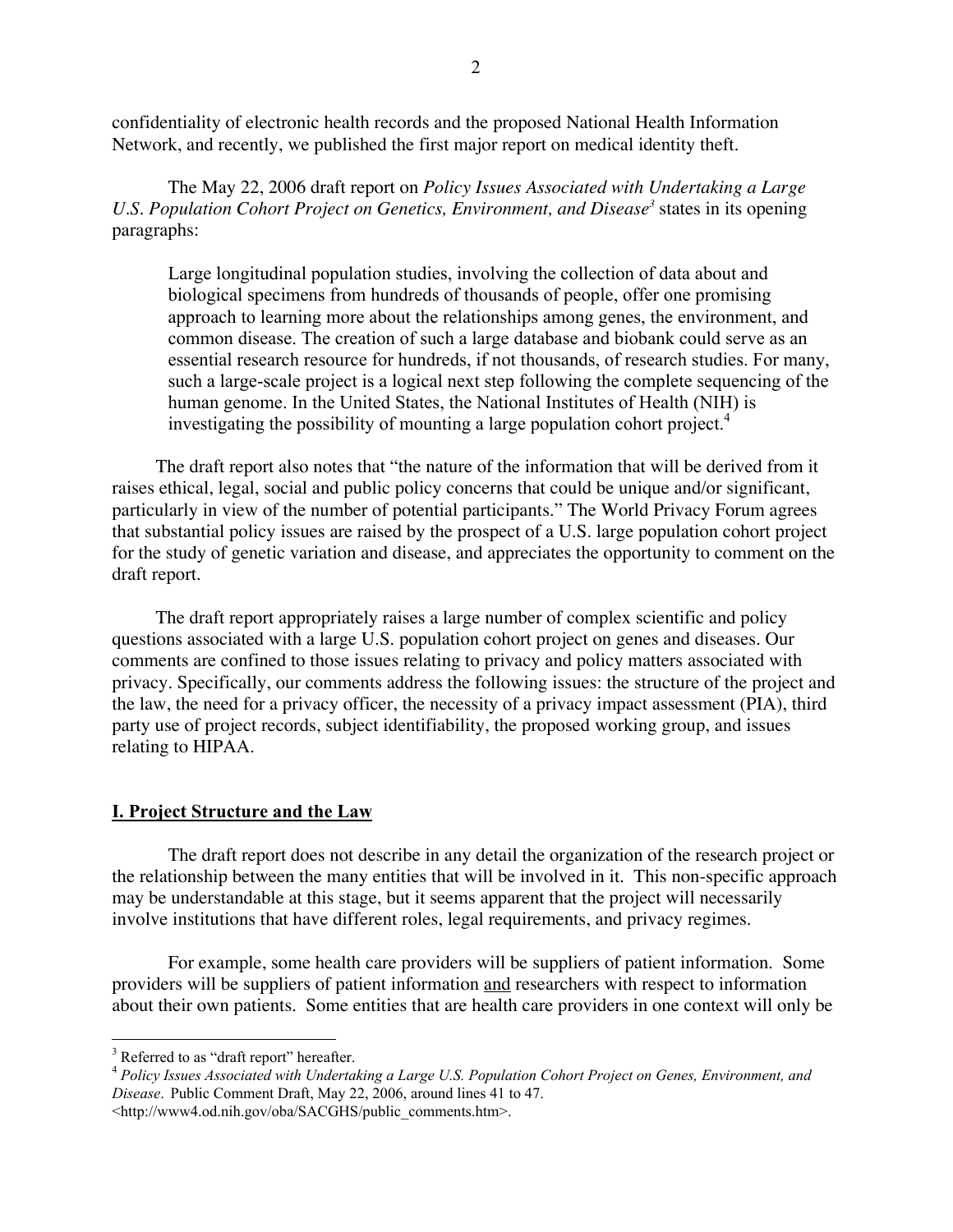researchers with respect to the project. Some researchers will not be health care providers at all. Some who supply information may be neither health care providers nor researchers.

Different entities will be subject to different privacy laws. Most health care providers involved in the project will be subject to HIPAA. Some other suppliers of research subject information (e.g., insurers) will also be subject to HIPAA. Some suppliers of research subject information may not be covered entities at all. Researchers, for example, may not be covered entities, and they will not be subject to HIPAA.

The National Institutes of Health (NIH) may be unique in that it is not subject to HIPAA. It may be the only health care provider of any size not subject to HIPAA. The NIH is, however, subject to the Privacy Act of 1974. Other federal agencies likely to be participants in the project will be subject to both HIPAA and the Privacy Act of 1974. Every health care provider and researcher will be subject to applicable state health privacy laws, except for federal agencies that are generally not covered by state laws. Requirements of the Clinical Laboratory Improvement Amendments may add further layers of complexity, with the effect varying from state to state and from lab (CLIA lab) to lab (non-CLIA lab). The draft already discusses some of the issues of overlapping laws, but a much more intensive review will be required.

Some research subject information essential for the project will likely come from foreign sources. Many other nations have omnibus privacy laws that often include strict rules for the export of personally identifiable information to third countries. When it is lawful to export personally identifiable information to the United States, that information sometimes comes with additional privacy protection requirements that will exceed U.S. standards.

Some obvious consequences of all of these differing and overlapping requirements are:

- 1. The privacy rights of a research subject may vary depending on which institution holds the subject's information and, possibly, where that institution is located. The privacy rights may also vary from data element to data element within a record maintained by a health care provider or by a researcher.
- 2. The responsibilities of health care providers and researchers will vary depending on their particular role with respect to research subject information and, possibly, where they are located.
- 3. Research subject information will necessarily flow from one privacy regime to another privacy regime. That may result in either the enhancement or degradation of privacy rights. In some cases, both may occur at the same time.
- 4. Research subject information will flow from one regime where there is privacy protection to another where privacy protection is entirely or mostly absent. For example, a researcher is typically not to be subject to any privacy statute or law (other than the minimal standards suggested in the Common Rule).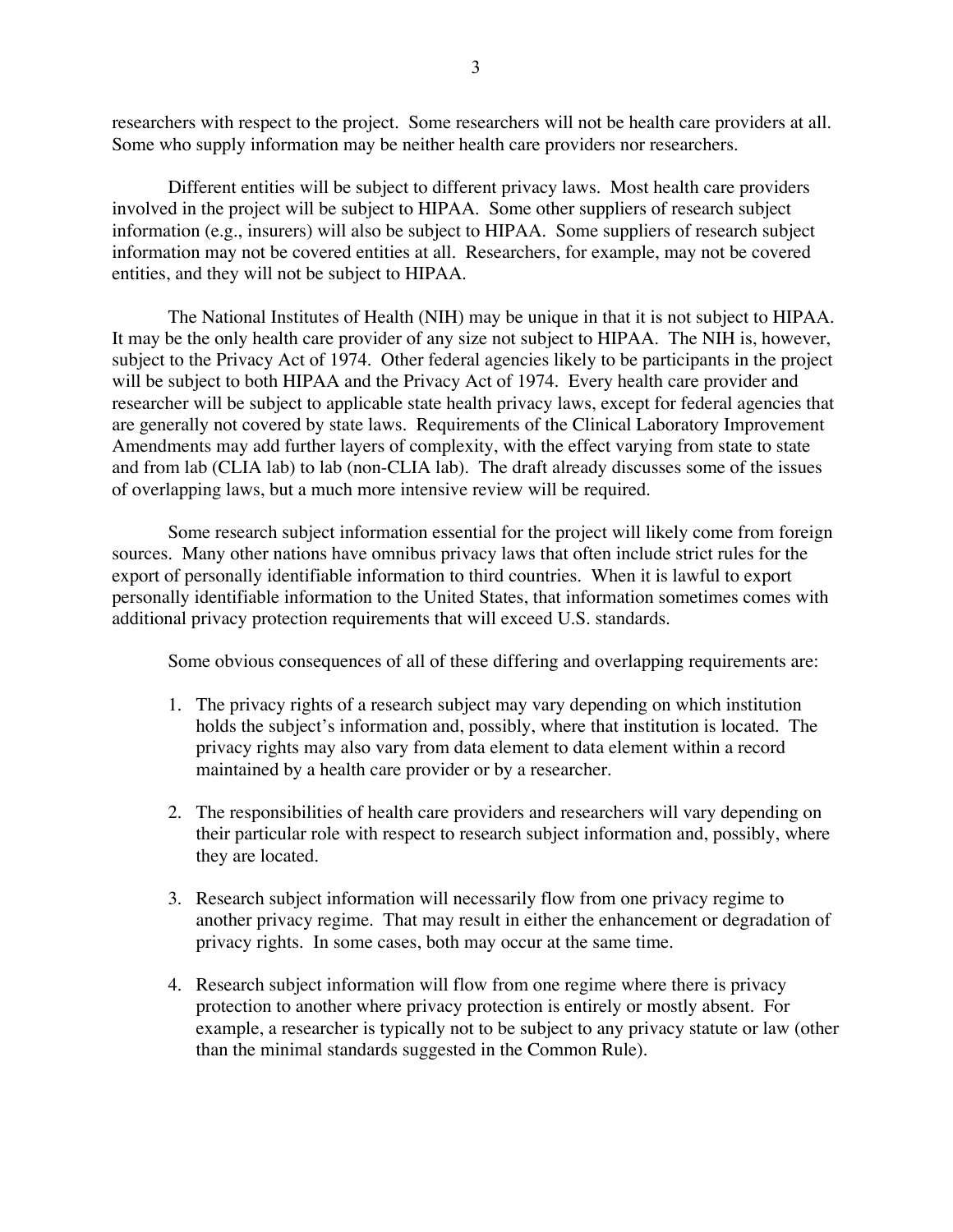None of the individual circumstances described here are unique to this project. Indeed, it is likely the case that all of these circumstances are already present in some existing research projects. What distinguishes the project at hand from others are:

- 1. The large scope of this project;
- 2. the perceived sensitivity of the information;
- 3. the likely visibility of the project; and, most importantly,
- 4. the willingness of planners to address privacy matters at this early planning stage.

The structural and legal problems accompanying this project appear to be, and in fact are, so challenging because no one has sought to address them before. For many research activities involving health information, neither the researchers nor Institutional Review Boards pay much attention to privacy. No law establishes fair information practices for researchers (with the exception of the Privacy Act of 1974 with respect to federal agency researchers). There are no "industry" standards for research privacy. There is no formbook of research privacy policies from which a researcher can copy a policy for his or her project.

None of these comments is intended to suggest a general absence of concern about privacy on the part of the research community. As with health providers in the pre-HIPAA era, researchers pay lip service to privacy, even if many are in reality are actually doing little about it. Laws pertaining to research records generally address how researchers can obtain records that they need. Some laws, for example, provide limited protection for research records against compelled disclosure.<sup>5</sup> However, most elements of fair information practices remain unaddressed in the research world.

# A. Potential ways to address privacy issues raised by the project

We see three ways to address privacy matters in this project.

First, a law establishing privacy standards for health researchers could be proposed. This would admittedly be a difficult undertaking with highly uncertain prospects for success and with a scope that far exceeds the requirements of the project. Nevertheless, the privacy problems identified here are inherent in most health research and in much other social science research.

Second, a law establishing privacy standards for this particular project could be proposed. The substantive and political difficulties would be somewhat less challenging for a law aimed at one specific health research project rather than all health research projects, but the prospects for success would remain just as uncertain. However, some of the other public policy dilemmas raised in the request for comments might benefit from legislative resolution, not to mention legislative support and funding.

Third, a privacy policy for the project could be developed and made a requirement for all participants. Given the differences in application of currents laws to information and institutions, this approach would be challenging but certainly not impossible. A floor of privacy

5  $5$  See e.g., 42 U.S.C. 241(d)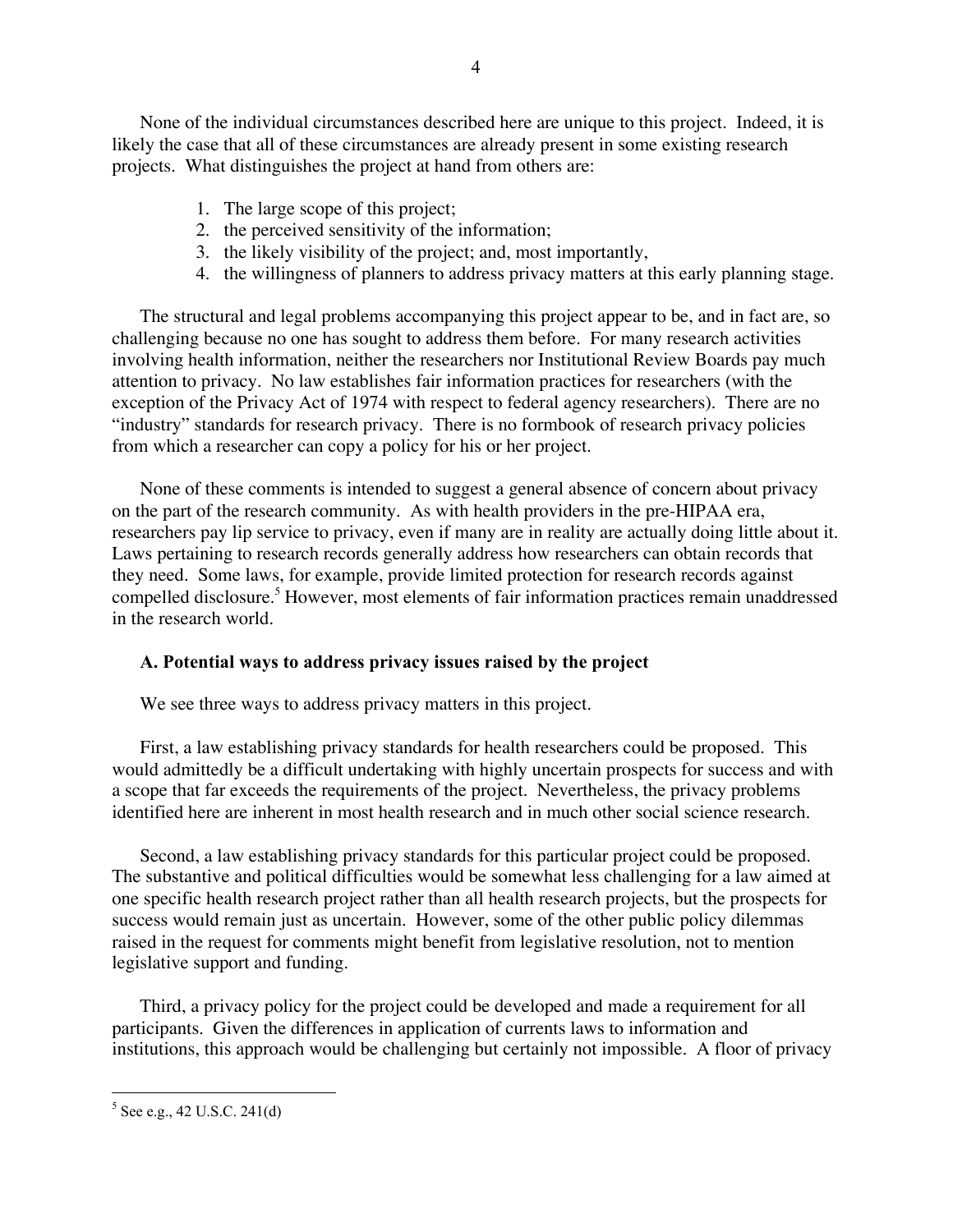protections established as a condition of participation by researchers can afford data subjects sufficient rights without creating too many legal or practical complexities. Privacy laws generally permit higher standards to be applied so that a reasonable privacy policy will not create actual conflicts in most instances. In some instances, additional protections may be needed for AIDS, psychiatric, substance abuse, genetic, and other narrower classes of data.

One advantage inherent to the development of a formal privacy policy is the opportunity to ask the European Union to recognize that the privacy policy meets standards of adequacy that support the export of information from EU Member States to the United States.<sup>6</sup> A finding of adequacy would simplify international transfers enormously, and it would be a useful precedent for other research activities. However, obtaining a finding for what would essentially be an industry code is not likely to be accomplished easily or quickly. It is, however, something that would be a useful model for other health research projects conducted in the United States with international participation.

The project's privacy policy should be based expressly on Fair Information Practices (FIPs). FIPs are a set of principles for addressing concerns about information privacy. FIPs are especially significant because they form the basis of many privacy laws in the United States and, to a much greater extent, around the world.<sup>7</sup> FIPs offer a framework for privacy policy, policy discussions, and legislation. FIPs do not, however, automatically translate into a privacy policy for any given set of data or activity. Establishing a specifically applied policy requires the balancing of competing values, cost considerations, and practicality. It is worth noting that the HIPAA health privacy rules are "are based on common principles of fair information practices."<sup>8</sup>

Much more can be said about how FIPs could and should apply to the project. However, that discussion seems premature at present, and we will reserve further comments until a later time.

The three paths that we suggest are not mutually exclusive. Each of the approaches would take considerable effort. The third is the one most within the control of those who would advance the project toward implementation.

The World Privacy Forum recommends that, at a minimum, the project develop a comprehensive privacy policy that all researchers and clinicians participating in the project must strictly adhere to. That policy must include a mechanism that holds participants accountable for compliance with the privacy policy.

 $\frac{1}{6}$  Council Directive 95/46, art. 25.2, on the Protection of Individuals with Regard to the Processing of Personal Data and on the Free Movement of such Data, 1995 O.J. (L281/47),

http://eur-lex.europa.eu/LexUriServ/LexUriServ.do?uri=CELEX:31995L0046:EN:HTML.

 $<sup>7</sup>$  The most commonly cited version of FIPs is from the Organization for Economic Co-operation and Development.</sup> http://www.oecd.org/document/18/0,2340.en\_2649\_34255\_1815186\_1\_1\_1\_1,00.html.<br><sup>8</sup> Department of Health and Human Services, Standards for Privacy of Individually Identifiable Health Information;

Final Rule, 65 Fed. Reg. 82461, 82487 (Dec. 28, 2000).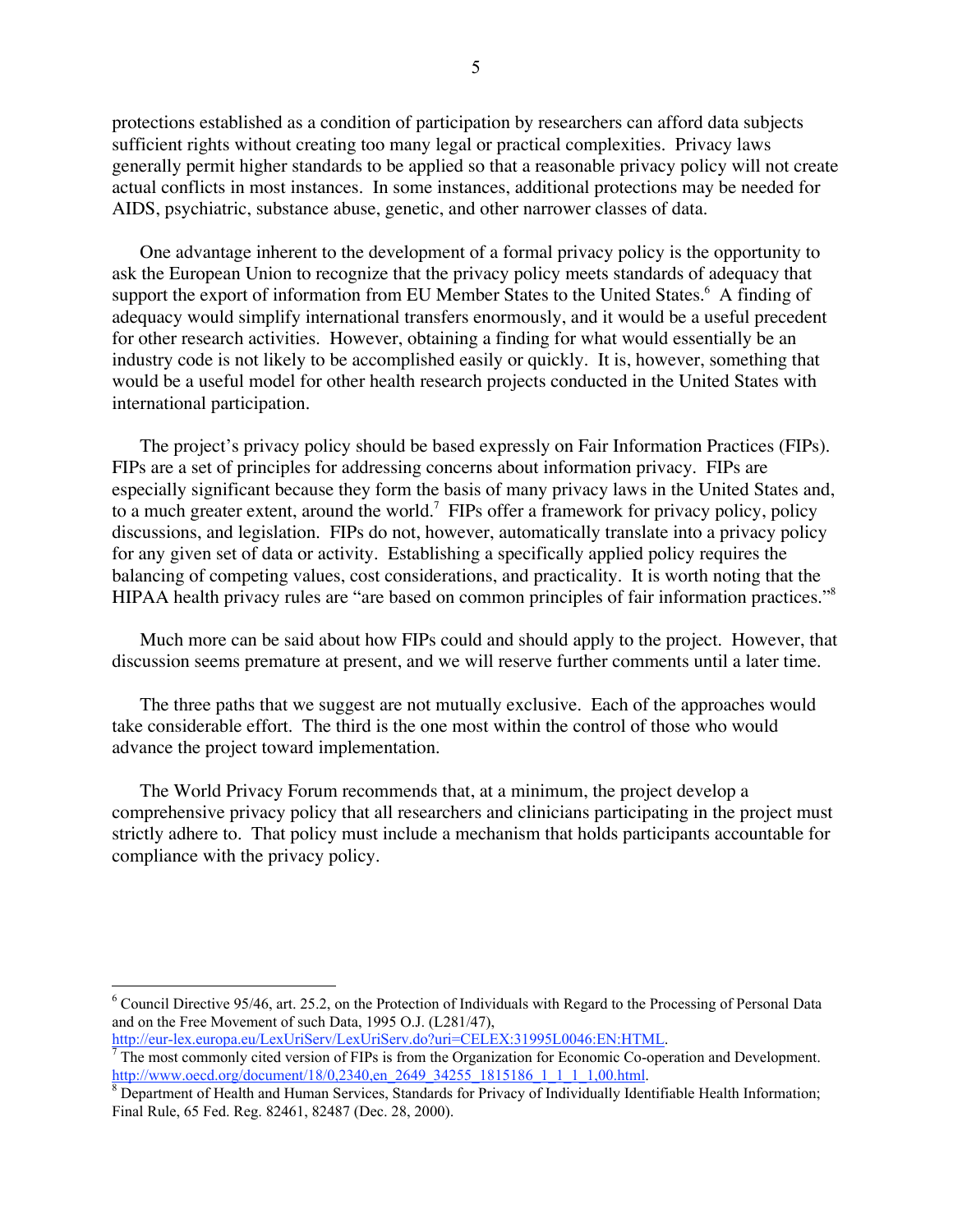# II. Necessity of a Full-Time Privacy Officer

A project of the proposed size and duration should have a full-time privacy officer with functions limited to the project. The project's privacy officer should:

- Be independent from any of the institutions participating in the project's research activities;
- report directly to a board of directors or comparable governing organization for the project;
- not be subject to removal from office without cause;
- be authorized to issue public reports, testify before Congress, hold press conferences, and undertake comparable public activities without the need for clearance from project management;
- have sufficient resources and staff to initiate and conduct audits and investigations of compliance with privacy and security obligations;
- have the authority to accept and act upon complaints from research subject, project participants, and members of the public;
- be authorized to recommend that a project participant be removed from the project or sanctioned in other ways;
- be empowered to propose changes in the privacy policy.

The World Privacy Forum recommends that a full time, independent privacy officer be established for the project at an early stage in project planning and that a privacy officer continue in place for the operational life of the project.

# III. The Need for a Privacy Impact Assessment

The project also needs a detailed and thorough privacy impact assessment (PIA). This PIA needs to be made publicly available well in advance of the inception of any project.

The E-Government Act of  $2002^9$  requires federal agencies to prepare a PIA under specified conditions. The law may not apply to a project likely to be funded by a grant, but it is possible that the statutory PIA obligation will attach. Regardless, the World Privacy Forum recommends that a formal and complete PIA be undertaken at an early stage in project planning. Further, the World Privacy Forum recommends that the PIA for the project exceed the statutory requirements of the E-Government Act.

At a minimum, the planners and managers of the project must be required to consider the PIA and to respond publicly to its findings and recommendations. The PIA could be conducted by the Privacy Officer or by a third party with suitable experience and independence from project planners and likely project participants.

The PIA must be published publicly, as research subjects have a strong and defensible interest in seeing this information.

<sup>-&</sup>lt;br>9  $9$  44 USC 3501 note.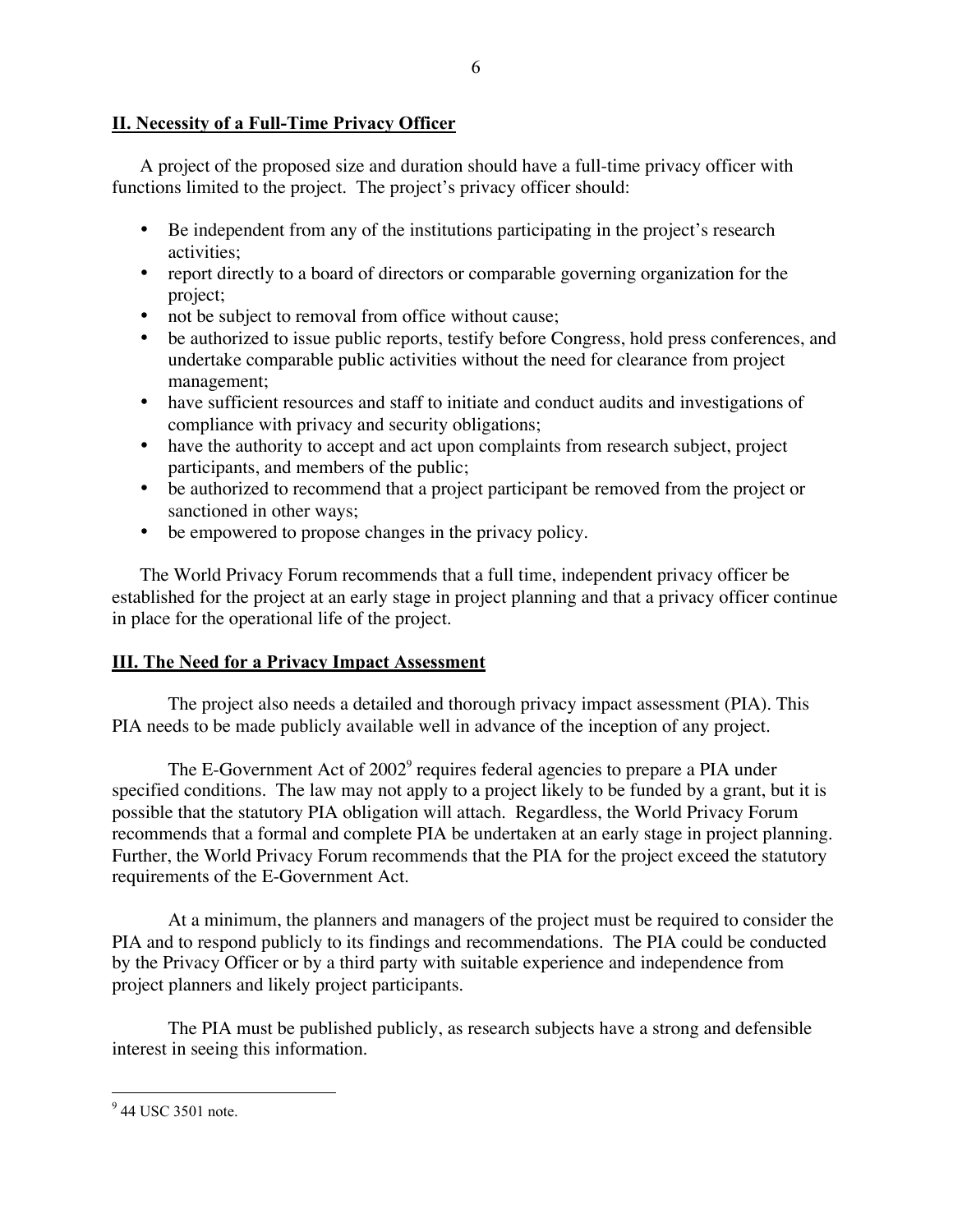### IV. Third Party Use of Project Records

The files and databases created for use in the project have the potential to attract a bevy of interested users who have no relationship to the project. Users could include law enforcement, national security agencies, private litigators, welfare agencies, and others. Existing laws establishing protection against compelled disclosure may be of assistance in protecting records from third parties.

The *certificate of confidentiality* laws available within the Department of Health and Human Services include 42 U.S.C. § 299c-3(c), 42 U.S.C. § 242m(d), and 42 U.S.C. § 241. These laws offer covered records some disclosure protection, but they have limits that must be explored and recognized. The mixing of research and clinical records that may occur as part of the project could have the effect of further weakening the already limited protections of certificates. Further, most certificates protect against compulsory disclosures and do not expressly prohibit consensual disclosures.

The need for better statutory protection for research records is an argument for seeking legislative authorization for the project.

The World Privacy Forum recommends that the project planning assess the scope and gaps of existing certificate of confidentiality laws. Only after that assessment has been conducted and completed will it be possible to determine if statutory protections are adequate, whether additional statutory protection is required, and what data subjects who voluntarily participate in the project must be told about the legal risks of participation.

Despite any shortcomings in the certificate of confidentiality laws, the World Privacy Forum recommends that steps be taken so that the project has the benefit of the protections available in one or more of these laws.

### V. Identifiability

The draft recognizes that identifiability will be an important issue in the project. The draft includes (around line 1590) a reasonable discussion about the prospect that the DNA sequence data may become identifiable. The World Privacy Forum observes that it appears to be inevitable that DNA sequence data will be identifiable at some point in the future because of the rapid development of DNA databases for law enforcement, medical, and other purposes.

This is only one type of identifiability problem that the project will encounter. As the work of Professor Latanya Sweeney has demonstrated, the de-identification of health records is increasingly difficult to accomplish.<sup>10</sup> The project must address identifiability issues for all research subject information that will be shared.

10 See, e.g. Malin, B. and Sweeney, L. Determining the Identifiability of DNA Database Entries. *Proceedings, Journal of the American Medical Informatics Association*. Washington, DC: Hanley & Belfus, Inc. Nov 2000; 537- 541. See also <http://lab.privacy.cs.cmu.edu/people/sweeney/> and Carneige Mellon Data Privacy Lab: Genomic Privacy Project <http://privacy.cs.cmu.edu/dataprivacy/projects/genetic/index.html>.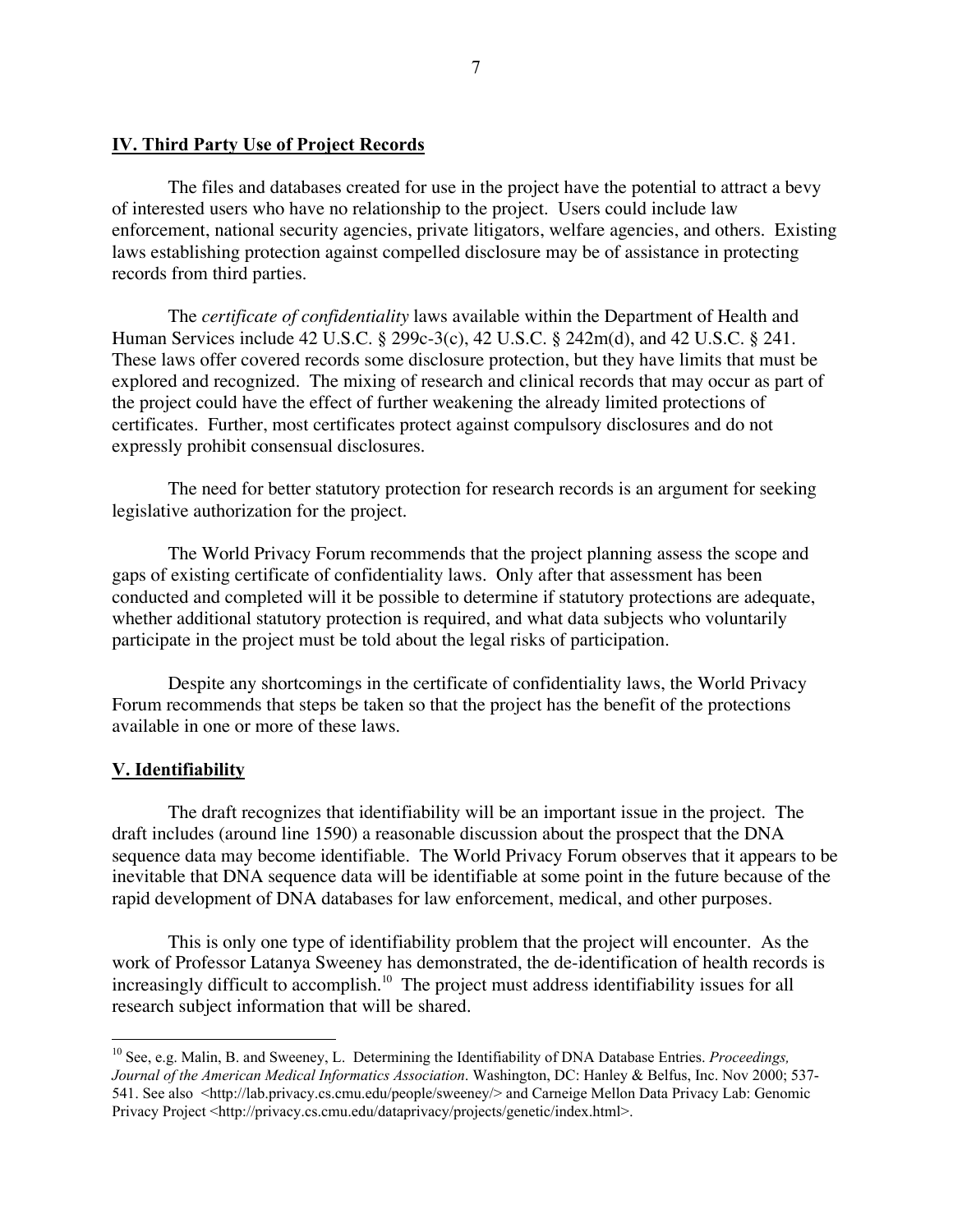Legal standards for identifiability are generally unsophisticated, incomplete, and inconsistent. The HIPAA approach to de-identified data is better than most, but it does not solve all of the problems likely to arise. The World Privacy Forum recommends that the project develop its own high standards for de-identification based on appropriate legal, policy, and technical measures. Identifiability is an issue that the project's PIA and published privacy policy should address. $11$ 

#### VI. Working Group

The draft includes a recommendation (around line 309) that the Director of NIH convene a working group to develop a set of recommended best practices and standard operating procedures for the project. The World Privacy Forum supports this recommendation.

However, the working group should have adequate and preferably robust representation from the civil rights, patient advocacy, and privacy communities. The World Privacy Forum also recommends that public input on policies and procedures be mandatory.

#### VII. HIPAA

The discussion of HIPAA in the draft includes this observation (around line 1615): "In most cases, the Privacy Rule will require authorization from individuals (subjects) to use their protected health information in research, unless an exception applies." That statement is true, but since there is always an exception available for research (with only IRB or privacy board approval as a prerequisite), the statement is a bit disingenuous.

As a practical matter, patient authorization is rarely required for records-based research. The role of patient authorization for the project is, as the draft already states, something that requires more attention.

The World Privacy Forum cautions against casual characterization of the HIPAA privacy rule as providing a high level of protection for privacy. The rule has its value, but it is filled with compromise, weak standards, and insufficient procedures. Data subjects who participate in the project face significant additional legal and other risks to their privacy because of the breadth of data to be collected, the long-term life of the study, and the potentially sensitive classes of data that will be used.

These factors, together with the shortcomings of HIPAA and the lack of any formal privacy requirements for most research records places patients at some significant additional jeopardy. Simply meeting the weak HIPAA privacy requirements is not likely to be sufficient to protect data subjects.

<sup>&</sup>lt;sup>11</sup> Certain aspects of identifiability will also be at issue in regards to any data breaches that occur. While our comments have not focused on data and computer security, the prospect of data breaches of the project information is a genuine risk, and should be considered in relationship to identifiability issues and computer security issues. See <http://www.worldprivacyforum.org/testimony/NCVHStestimony\_092005.html>, I (D) "Security Breaches."